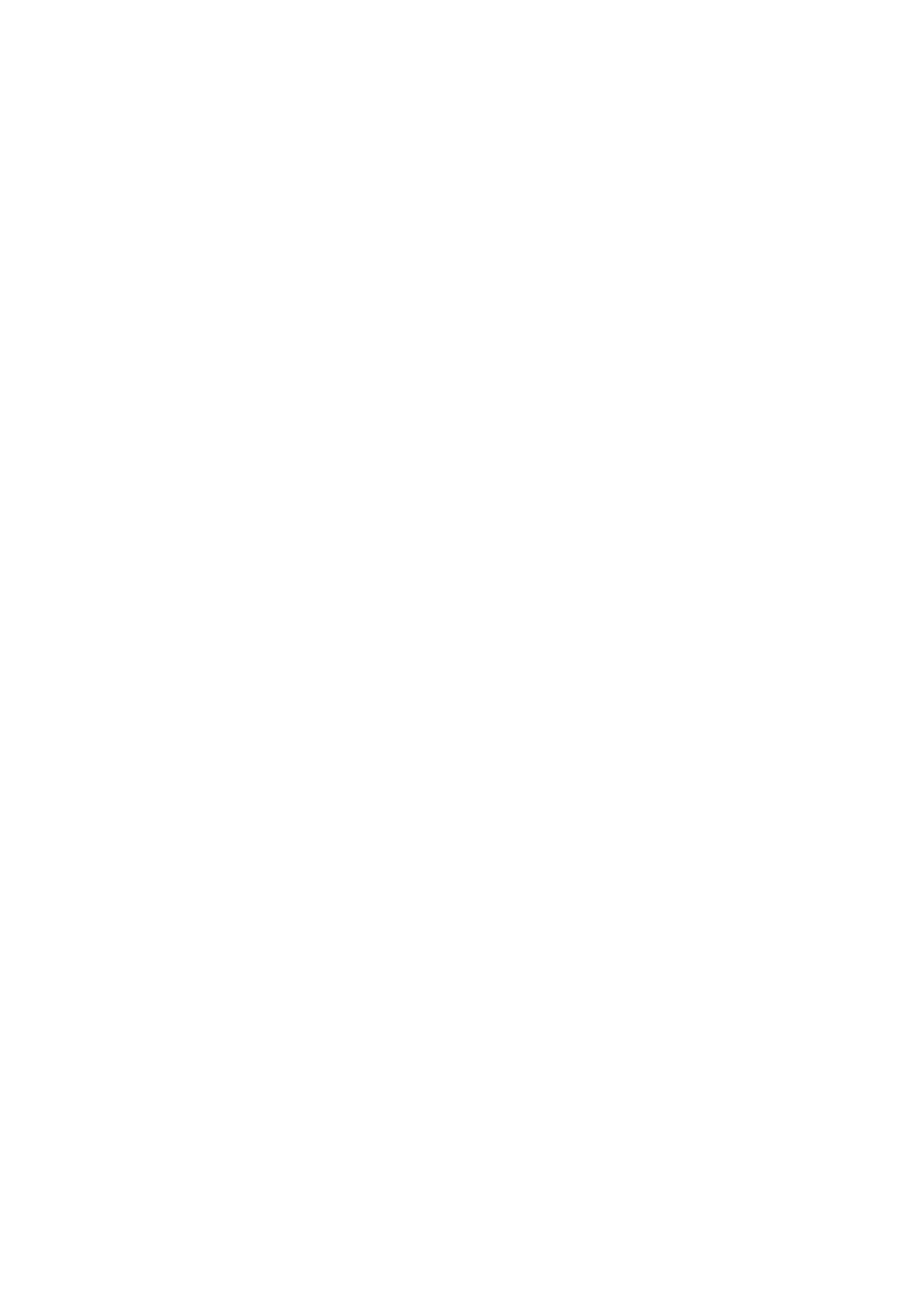Cambridge Education 22 Station Road Cambridge CB1 2JD United Kingdom

T +44 (0)1223 463500 F +44 (0)1223 461007 camb-ed.com

### ndarde A*ne* **Standards Accreditation British Schools Overseas**

British International School Moscow

14-18 November 2016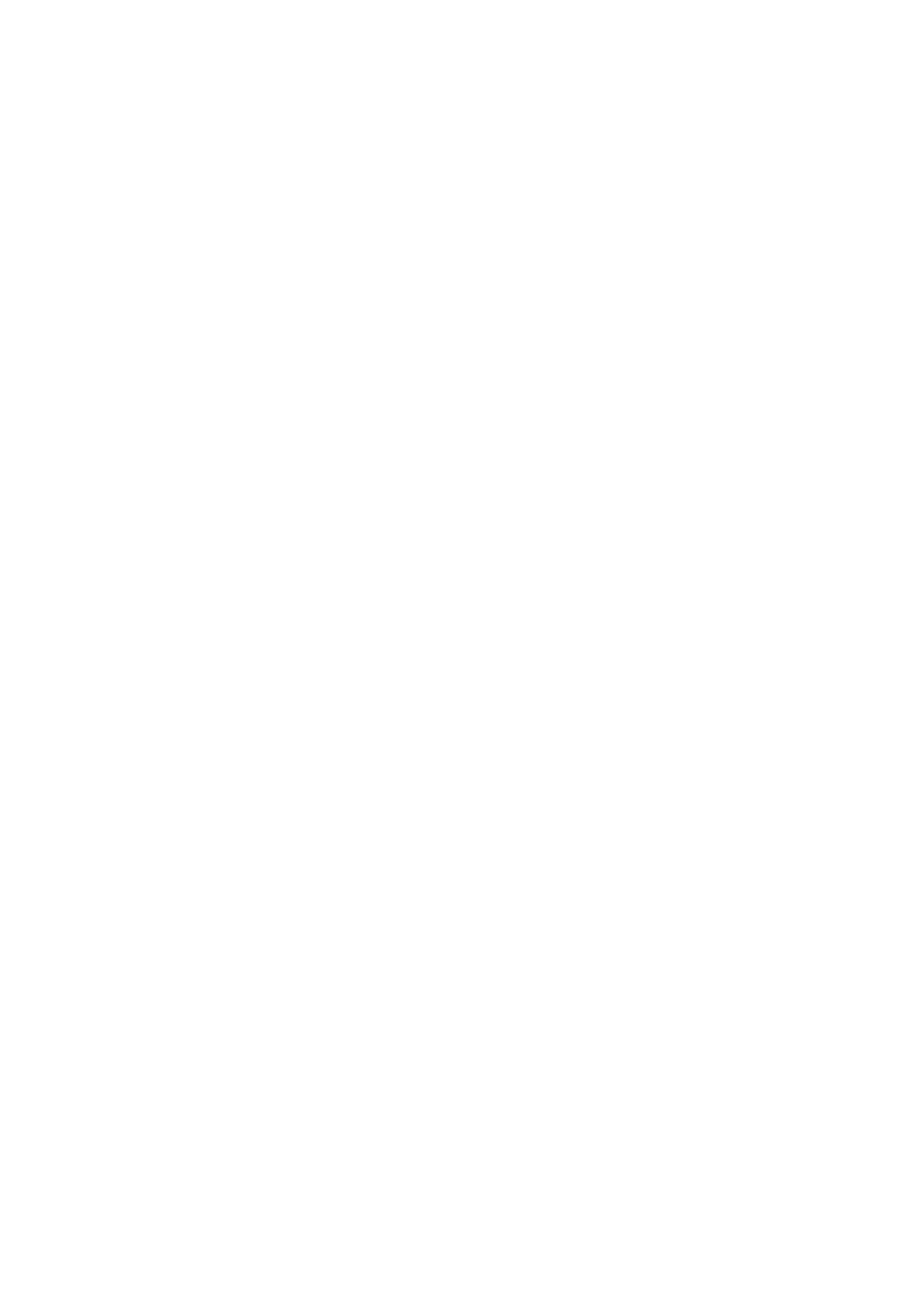### **Issue and Revision Record**

| <b>Revision</b>    | <b>Date</b> | <b>Originator</b> | <b>Checker</b> | <b>Approver</b> | <b>Description</b> |
|--------------------|-------------|-------------------|----------------|-----------------|--------------------|
| <b>Final Draft</b> | 19/12/16    | <b>CD</b>         | LS             | <b>SD</b>       | QA                 |
| Final<br>Report    | 20/12/16    | <b>DK</b>         | LS             | CD              | Submission         |
|                    |             |                   |                |                 |                    |
|                    |             |                   |                |                 |                    |
|                    |             |                   |                |                 |                    |
|                    |             |                   |                |                 |                    |
|                    |             |                   |                |                 |                    |
|                    |             |                   |                |                 |                    |
|                    |             |                   |                |                 |                    |
|                    |             |                   |                |                 |                    |

#### **Document reference:** 361930DE01 | 1 | a

#### **Information class: Standard**

This document is issued for the party which commissioned it and for specific purposes connected with the abovecaptioned project only. It should not be relied upon by any other party or used for any other purpose.

We accept no responsibility for the consequences of this document being relied upon by any other party, or being used for any other purpose, or containing any error or omission which is due to an error or omission in data supplied to us by other parties.

This document contains confidential information and proprietary intellectual property. It should not be shown to other parties without consent from us and from the party which commissioned it.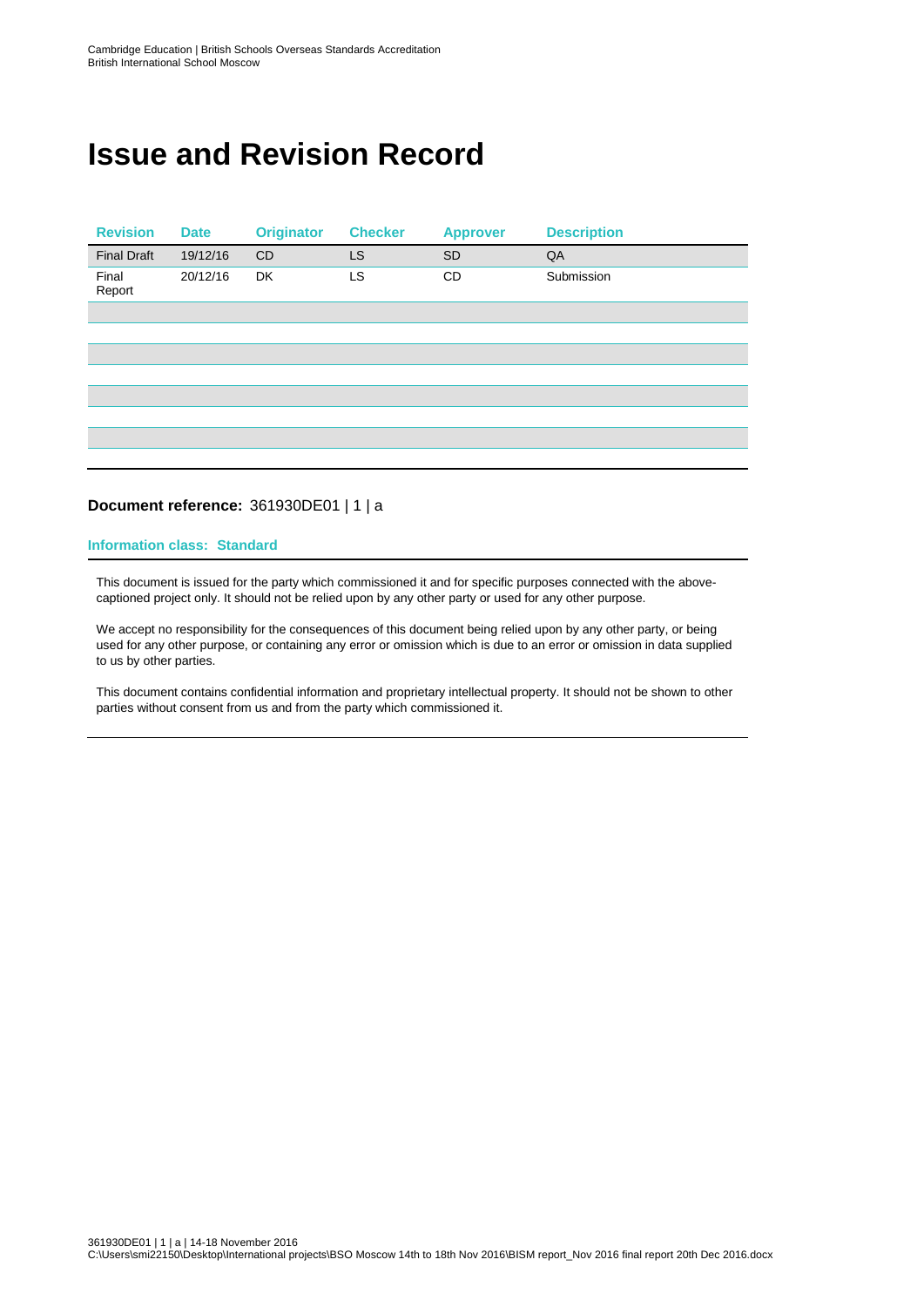### **Contents**

|                | <b>Introduction</b>                                                                                                        | 1                                     |
|----------------|----------------------------------------------------------------------------------------------------------------------------|---------------------------------------|
| 1              | The quality of education provided by the schools<br>The curriculum<br>1.1<br>1.2<br>The quality of teaching and assessment | $\overline{2}$<br>$\overline{2}$<br>2 |
| $\overline{2}$ | The spiritual, moral, social and cultural development of pupils                                                            | $\overline{4}$                        |
| 3              | The welfare, health and safety of the pupils                                                                               | 5                                     |
| 4              | The suitability of the proprietor and staff                                                                                | 6                                     |
| 5              | The premises and accommodation                                                                                             | $\overline{7}$                        |
| 6              | The provision of information for parents, carers and others                                                                | 8                                     |
| $\overline{7}$ | The schools provision for handling complaints                                                                              | 9                                     |
| 8              | The quality of provision for boarding                                                                                      | 10                                    |
| 9              | Leadership and management of the school (s)                                                                                | 11                                    |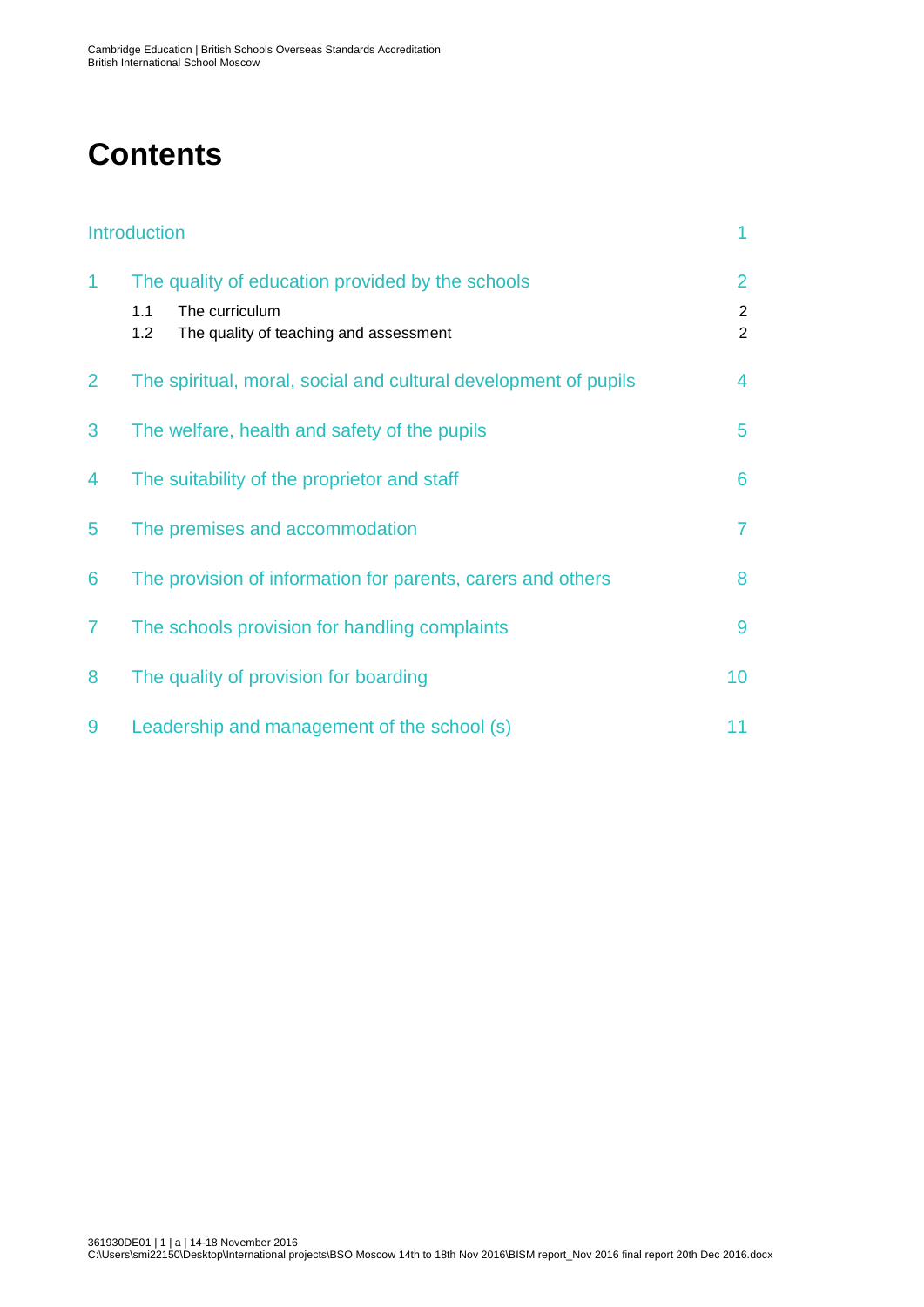### <span id="page-6-0"></span>**Introduction**

- The inspection was carried out by two accredited BSO inspectors.
- The inspectors observed all teachers on both sites of the primary school, School 2 and School 9.
- The inspectors held discussions with the headteacher with responsibility for both sites and with senior leaders, teachers and pupils.
- Inspectors carried out full book reviews on both sites.
- BIS Moscow, primary, Number 2 school has 95 pupils ranging from Year 3 to Year 6. It is a two form entry junior school which follows a curriculum based on the English National Curriculum. There are currently 20 different nationalities in the school. Children typically attend the school for two to three years. In September 2016, 31 new children started at the school.
- BIS Moscow, primary, Number 9 school has 174 pupils from Reception to Year 6. It is a two form entry primary school which follows a curriculum based on the Early Years Curriculum and the English National Curriculum. There are currently children from 30 different nationalities in the school. Children typically attend the school for two to three years. In Sept 2016, 42 new children started at the school.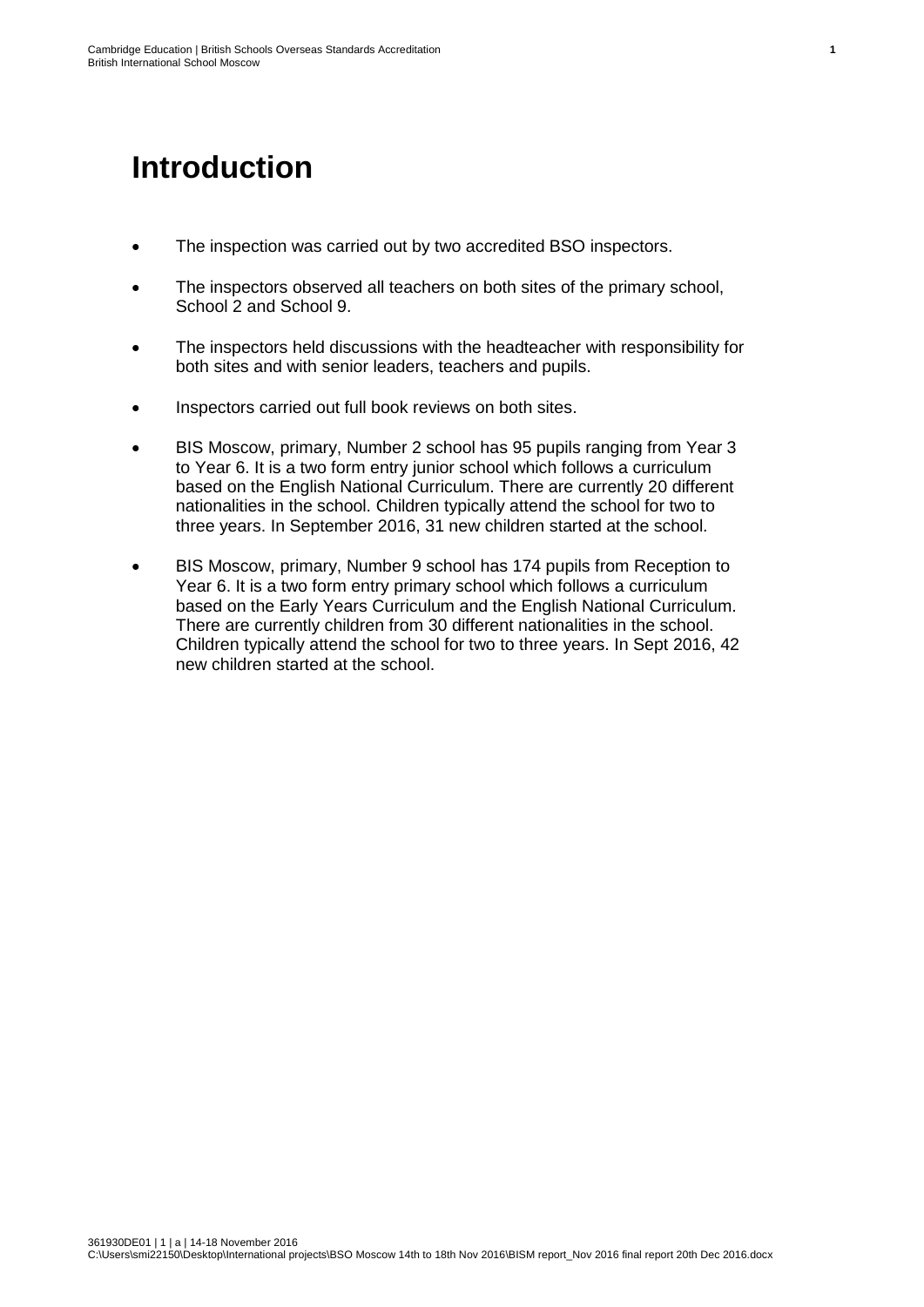### <span id="page-7-0"></span>**1 The quality of education provided by the schools**

- The provision of education on both sites of British International School Primary is outstanding.
- The learning attitudes and progress of pupils in both schools is exemplary and despite the mobility of many, the schools equip them very well for their next school experience.
- Leadership is firmly focused on pupil progress and their learning experiences and includes all members of staff.
- All staff are committed to every pupils' success in learning.
- Pupils demonstrate very positive attitudes to learning that fully support their progress.

#### <span id="page-7-1"></span>**1.1 The curriculum**

- The curriculum and motto above every door and around the schools fully support the schools' drive for Excellence in Education. Lesson plans and schemes of work clearly indicate the steps taken to challenge and support pupils' learning.
- The introduction of regular progress meetings ensures every pupils' progress is monitored closely. Rapid steps are taken to close any gaps identified by this process.
- Visits to outside venues are used directly to support the curriculum. A recent visit to the Experimentarium for Year 5 was immediately followed up to place such experience in learning into the context of the broader curriculum.
- The provision for EAL students is included as part of the whole curriculum, for example, there are constant reminders for pupils to use English when discussing in lessons.
- 37 clubs covering a wide variety of activity are provided for extracurricular take up.

#### <span id="page-7-2"></span>**1.2 The quality of teaching and assessment**

 High quality learning in some lessons incorporates well-structured activities that keep pupils focused and working hard. For example, in a maths lesson the teacher structured activities well with short input sessions on the carpet, followed by individual table activities that were then checked back on the carpet. In an English lesson regular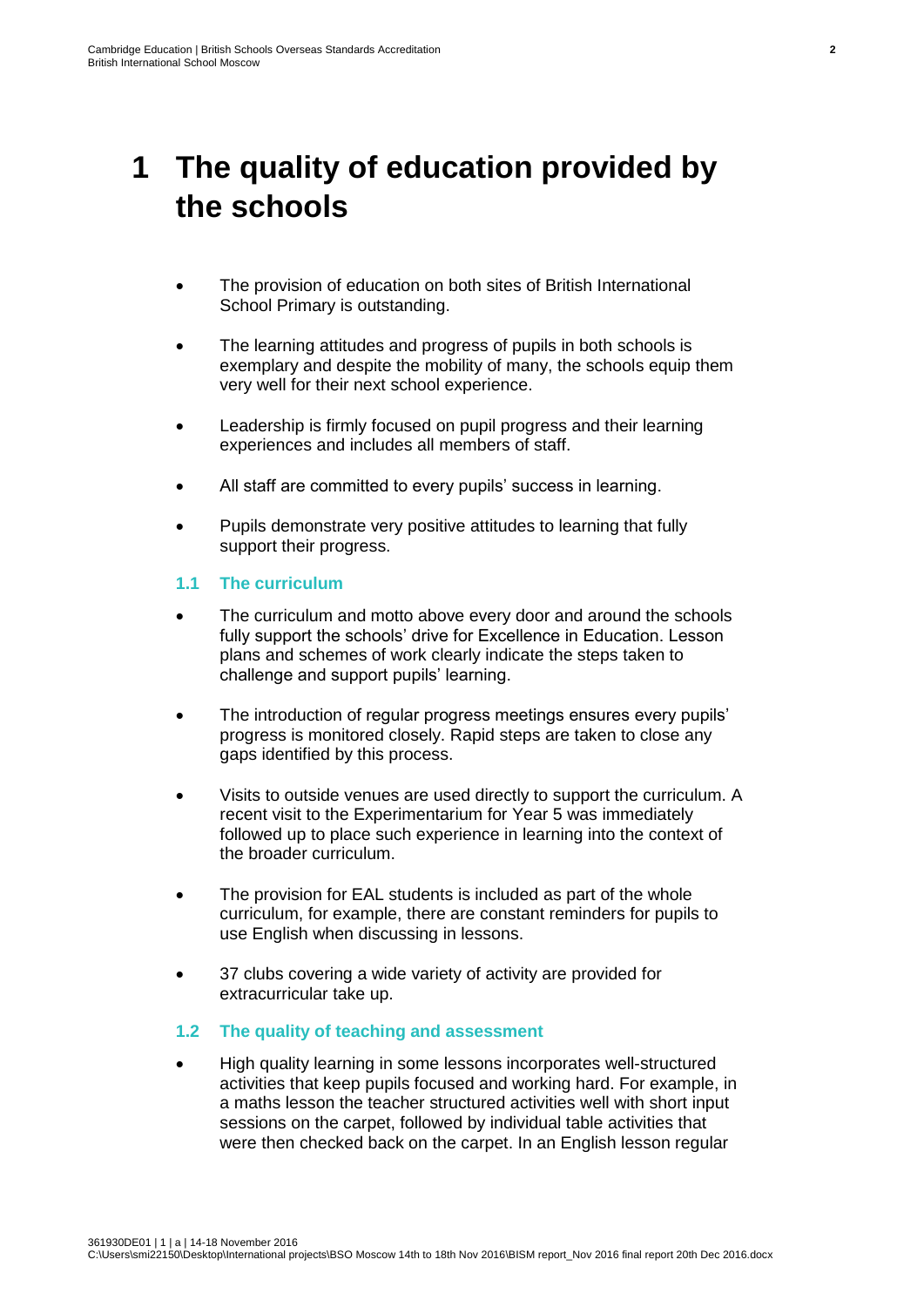stop and check moments were used to ensure no child was left behind.

- Book scrutiny revealed many teaching strategies including real encouragement, further challenge and clarification. As evidence of progress the school has in place big writing books that contain examples of extended writing of high quality. The schools' current focus on writing is fully effective and demonstrates outstanding progress. Progress is very closely monitored through the school through a system of meetings and document exchange. Progress in a focus for every lesson and every meeting.
- Pupils identified as either in danger of falling behind or capable rapid achievement become a feature of a teacher's performance management.
- Many pupils arrive with no or very limited English and the school's aim is to equip them with the skills to enter the next stage at age related expectations which many exceed.

Area for Improvement

 Ensure every pupil systematically takes account of the good quality feedback and additional challenge offered in teachers' marking.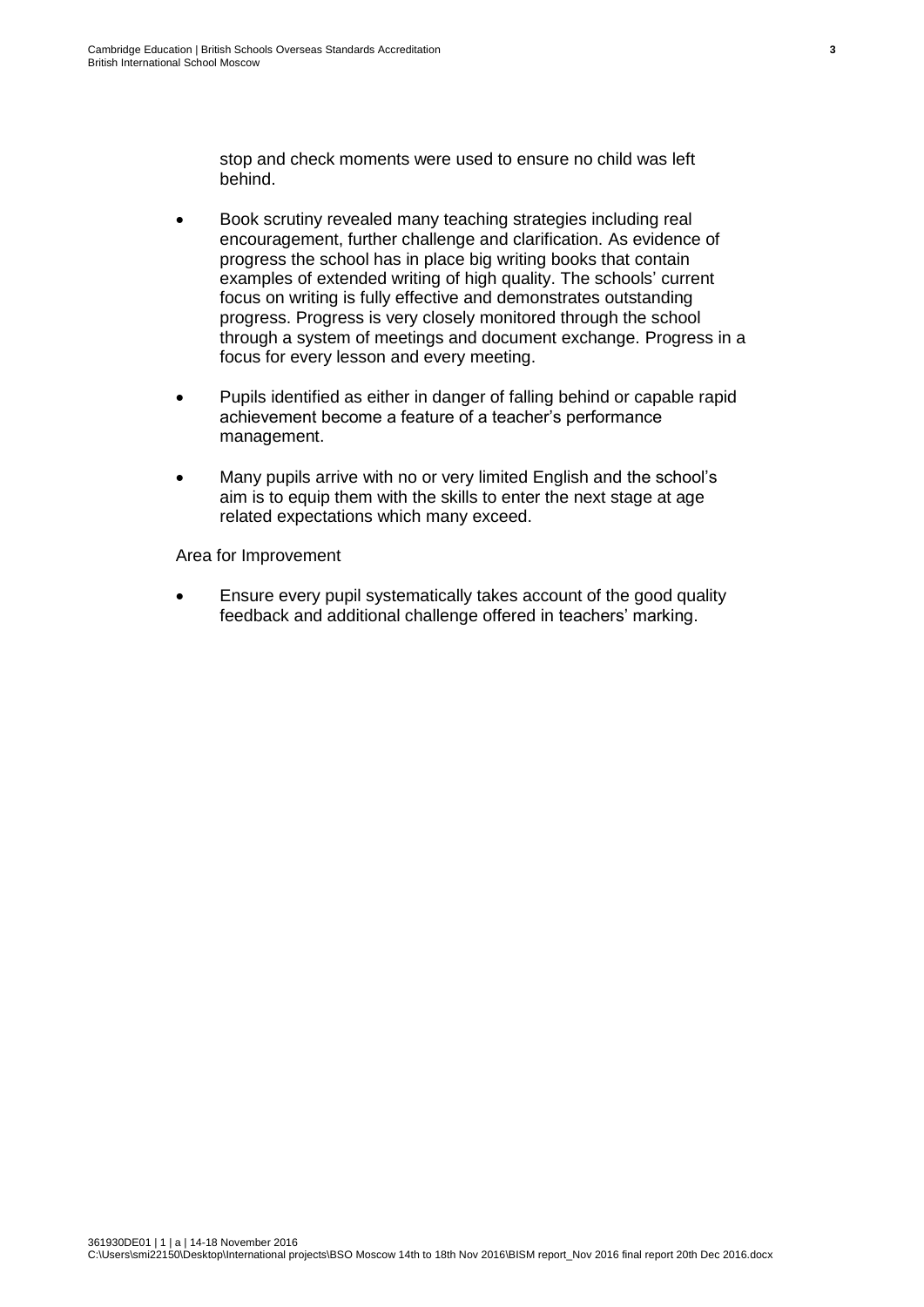### <span id="page-9-0"></span>**2 The spiritual, moral, social and cultural development of pupils**

- The provision for pupil's spiritual, moral, social and cultural is outstanding.
- The SMSC development of pupils is mapped as part of the curriculum and adds to the rich experience provided for pupils.
- A range of activities is planned for pupils throughout the year including visits to religious and cultural sites. Sharing assemblies, talent shows concerts all contribute to the development of pupils working together and building their confidence.
- British values have been developed throughout both sites of the school with the school's council fully involved with developments.
- The wide range of nationalities at the two schools significantly adds to the cultural strength of the schools.
- Clear expectations of behaviour are displayed throughout the schools and pupils display respect for each other.

Area for Development

 Ensure that countries not represented in school pupils' or teachers' backgrounds are covered in international study activities and events.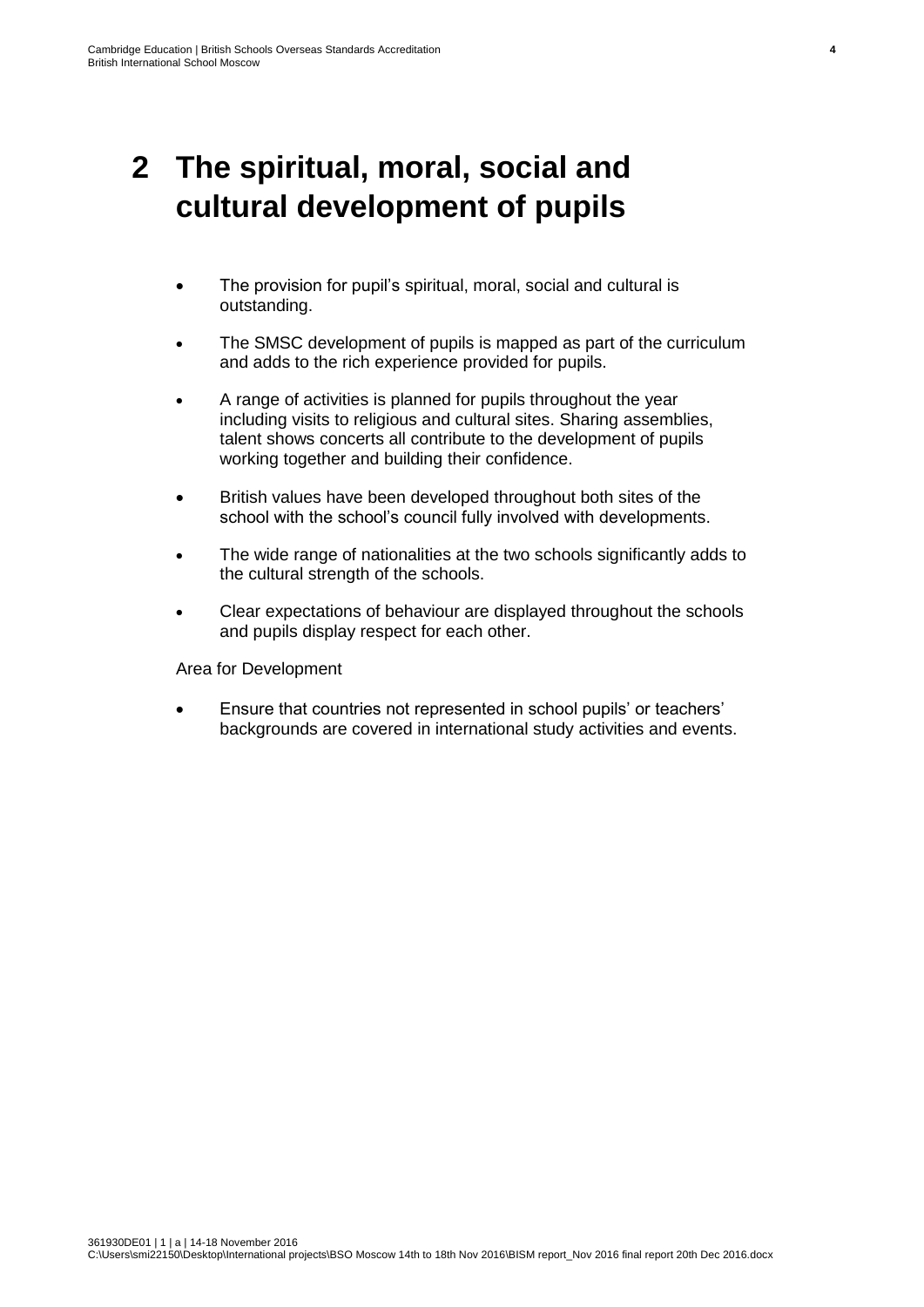### <span id="page-10-0"></span>**3 The welfare, health and safety of the pupils**

- Provision for pupils' overall welfare, health and safety is outstanding.
- The attitude to learning is exemplary and the vast majority of pupils display a thirst for knowledge and love of learning. They are curious and considerate to each other and to adults; this is reflected in the work produced in their books and the care they take with content and presentation.
- Teachers provide carefully considered support and challenge for pupils in lessons whilst maintaining very good relationships.
- As of November, 2016 a survey of pupil voice indicated that 100% enjoyed their school experience and felt their teachers cared about them.
- The school complies with local requirements for fire regulations and safety: fire drills are held termly.
- It has appropriate procedures to meet pupils' health care needs with full time nursing staff at each site.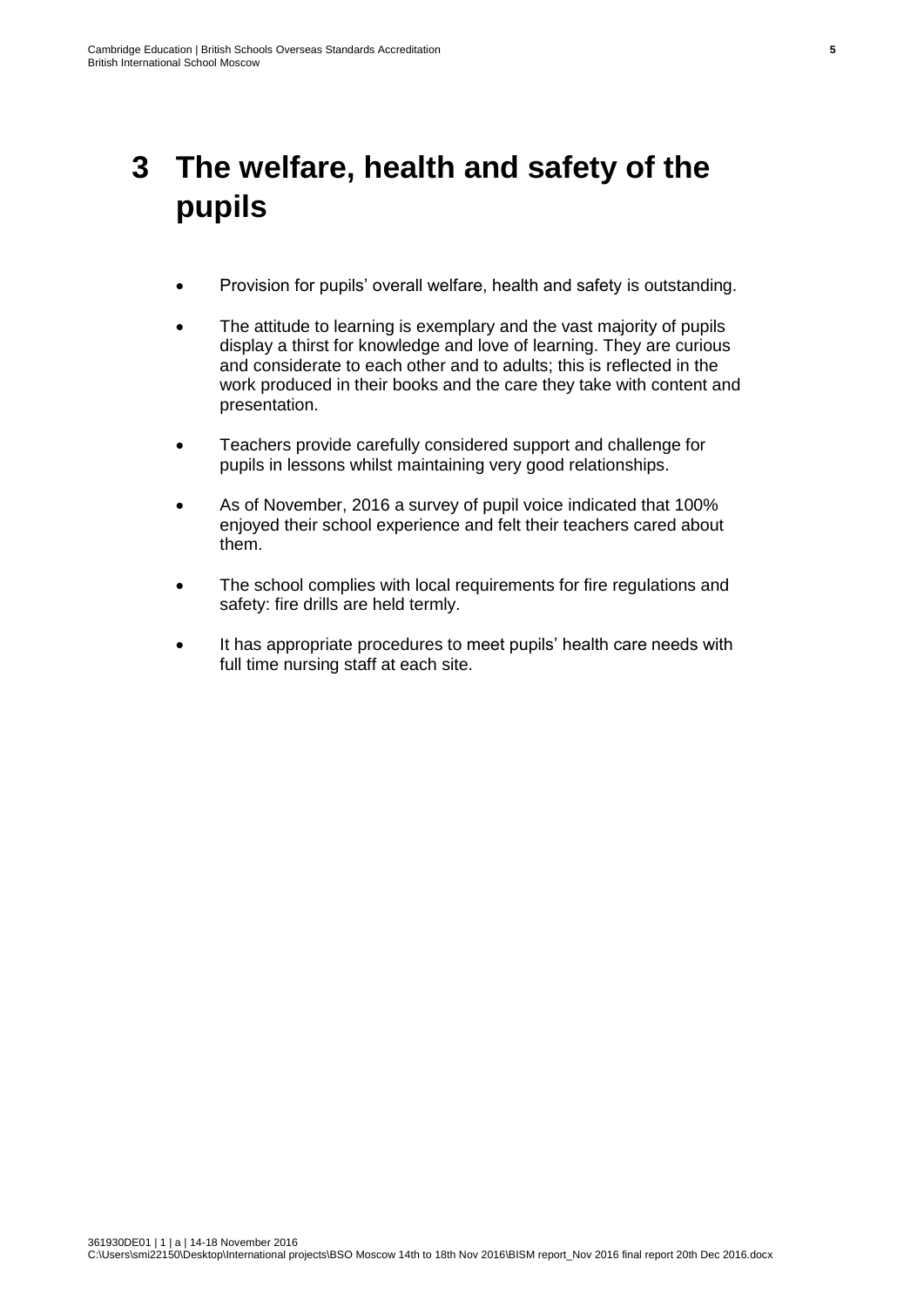### <span id="page-11-0"></span>**4 The suitability of the proprietor and staff**

• There are systems in place to ensure that checks are made on staff to confirm their suitability to work with children and recorded in a single central register – this is maintained securely on paper and supported via electronic monitoring.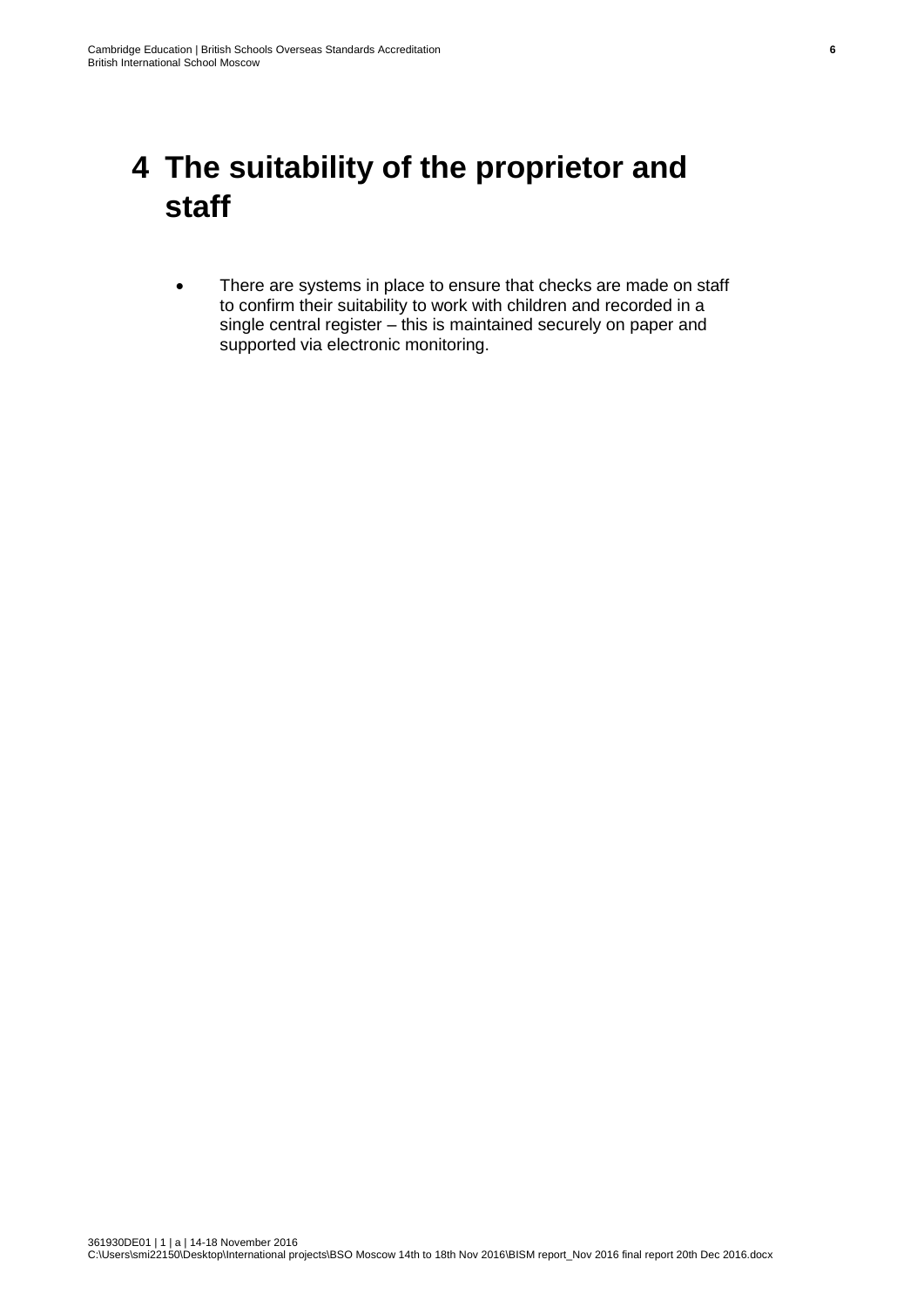### <span id="page-12-0"></span>**5 The premises and accommodation**

- The school sites offer a bright and welcome climate which fully supports pupils learning.
- Outdoor areas are safe, well-kept and offer the pupils a secure area for play and exploration.
- All classrooms celebrate pupil effort with displays of written and creative work.
- The premises on both sites are very well maintained.
- Equipment to support learning is plentiful and fully employed.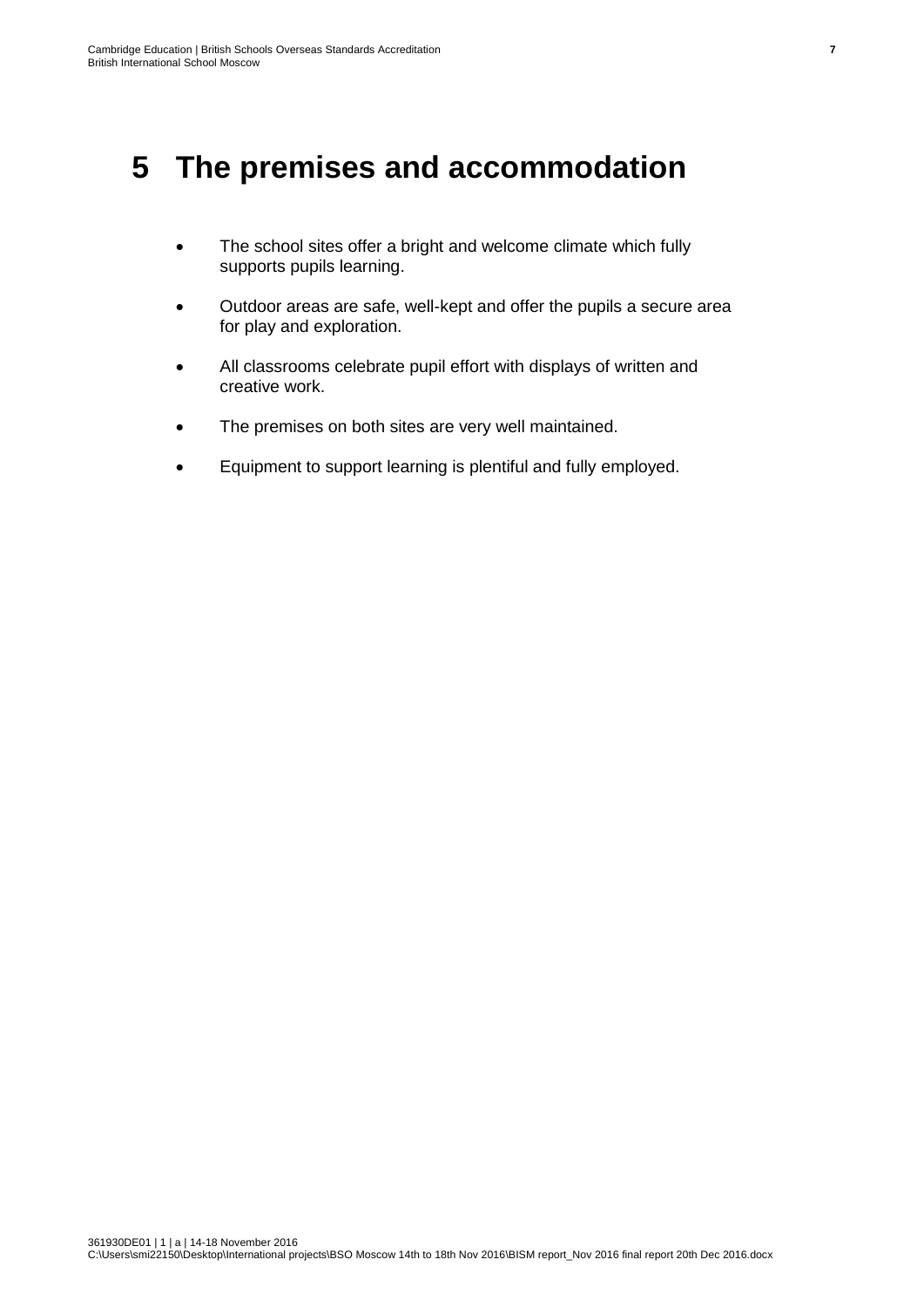### <span id="page-13-0"></span>**6 The provision of information for parents, carers and others**

- The information provided to parents and the dialogue with parents is outstanding.
- Parents are invited to a range of meetings on each site where they have an opportunity to talk to teachers about their children's progress.
- The reports and regular newsletters that go home to parents combine pupil specific data and information but also news of curriculum development and other events. The reports are detailed with clear, well-focused goals in individual subjects and provide guidance to parents about how and what their child is learning and progress. This is backed up with email to parents to ensure they have the information.
- All Homework is accompanied by cover sheets explaining the task to aid parents with their child's learning at home.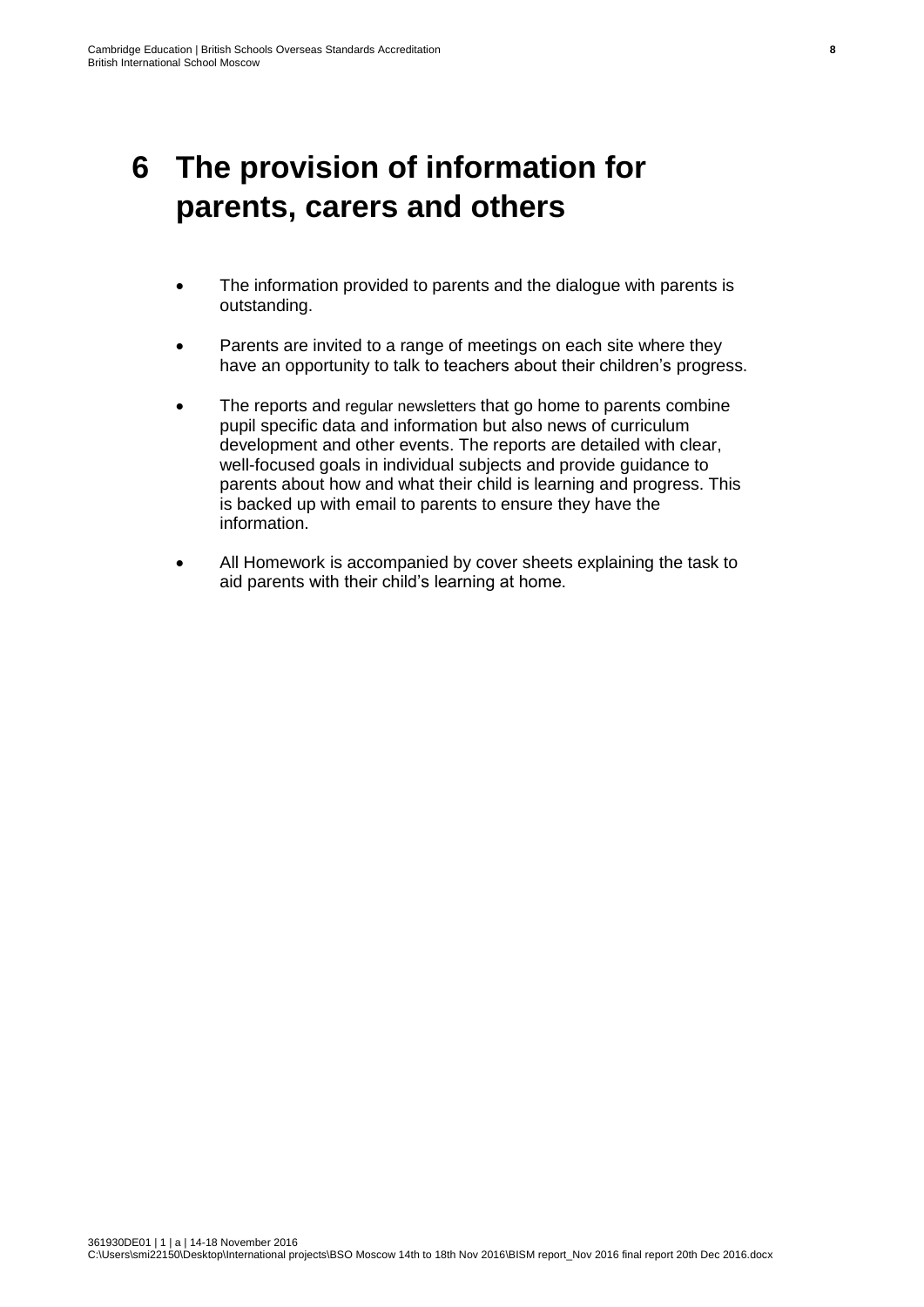### <span id="page-14-0"></span>**7 The schools provision for handling complaints**

- There is a clear complaints procedure, which, in relation to the local context, meets all requirements.
- The policy outlines all steps which will be taken when responding to parental concerns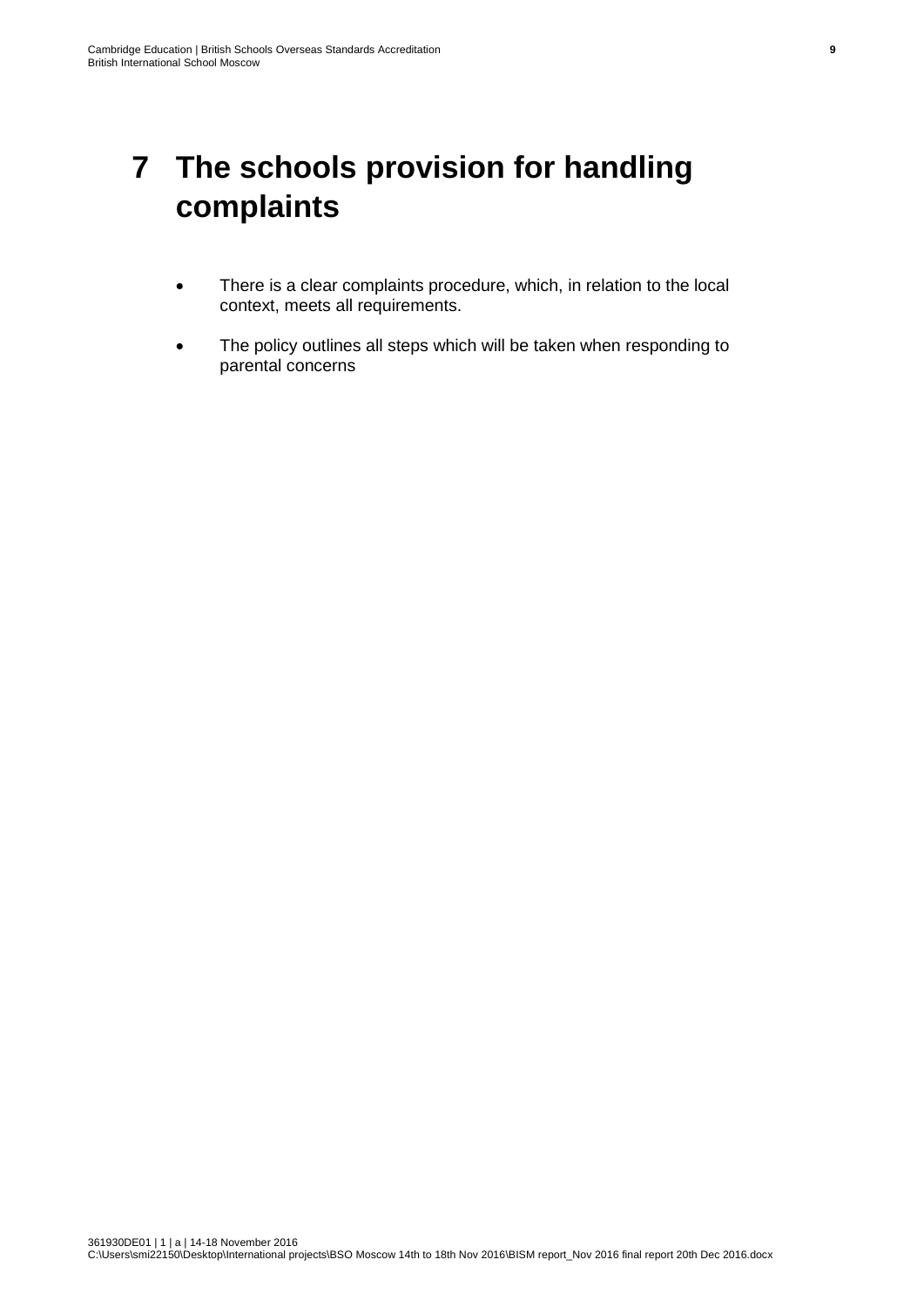### <span id="page-15-0"></span>**8 The quality of provision for boarding**

• The school has no boarding provision.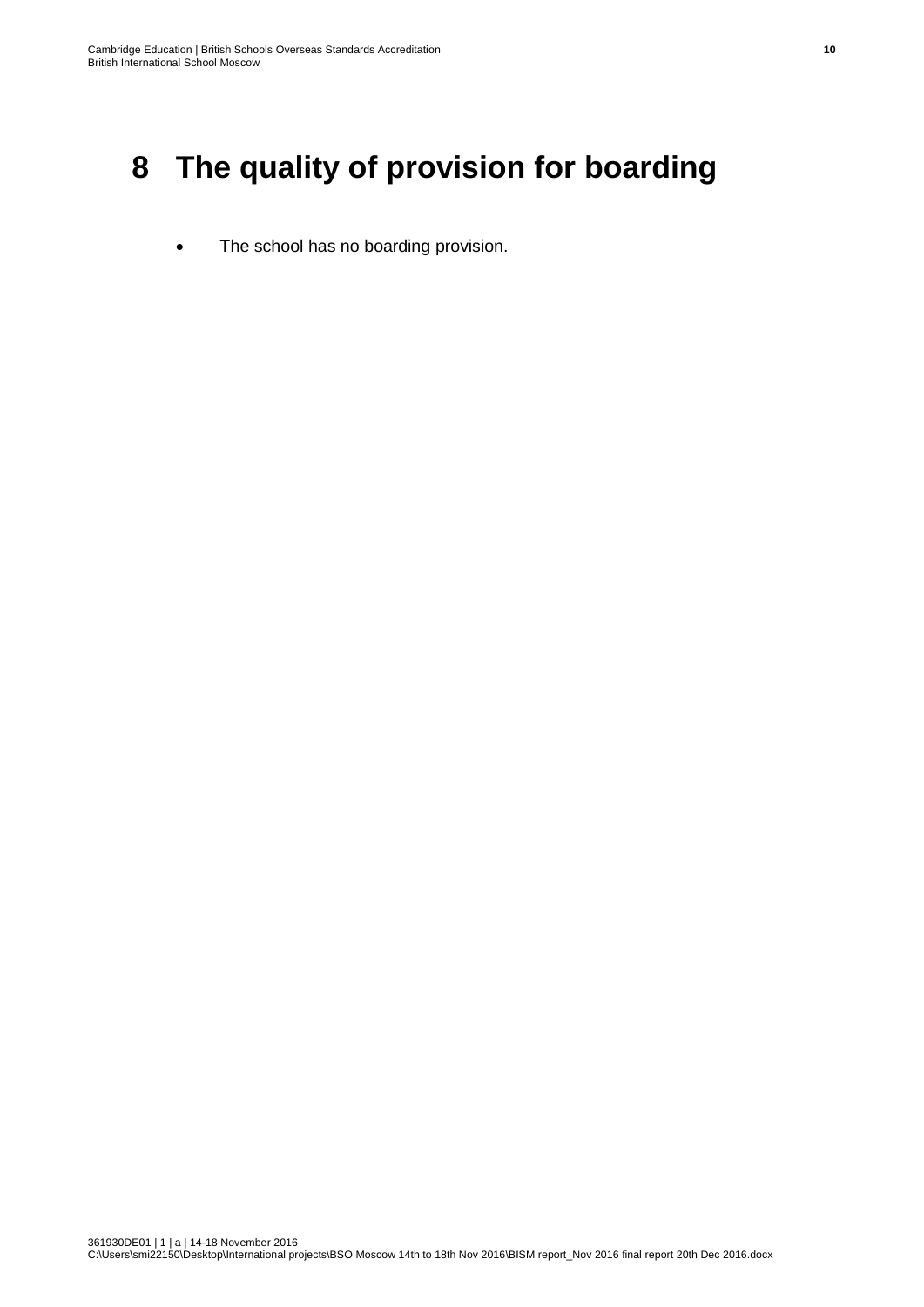## <span id="page-16-0"></span>**9 Leadership and management of the school (s)**

- Leadership and management across both schools is outstanding.
- Highly professional, knowledgeable and infectious leadership has resulted in a strong coherent leadership group with all teachers carrying a responsibility for school improvement on both campuses. A challenging but realistic approach to colleagues is employed to focus on learning; indeed, meetings are moved from classroom to classroom to celebrate good practice.
- All policies are child focussed throughout. Lesson plans, reports and schemes of work are monitored regularly and systematically.
- The sharing of good practice is approached systematically with peer observations, progress monitoring and performance management.
- The Head Teacher is highly ambitious for the school and its pupils. He works closely with the management teams on both sites to drive improvement. All senior leaders have an accurate understanding of the school's strengths and share the ambition to drive improvement and raise standards. This approach has had a significant impact on the quality of education.
- The strong focus on improving teaching, learning and assessment includes a clear review and self-evaluation process, regular lesson observations and tailored support for individual teachers.
- Assessment practices have been a recent focus on both sites and has resulted in more detailed tracking of progress.
- The senior team on both sites have a very good understanding of how data can be used to improve learning and have developed highly effective systems to track pupils' progress.
- A Schools Council has been established to bring greater involvement of pupils in decision making and contains representatives from all year groups. Discussion with pupils confirmed that they wished to receive greater feedback on the decisions made at the Council.

Area for Development

 Define more clearly the powers of the School Council and ensure their ideas are evaluated systematically.